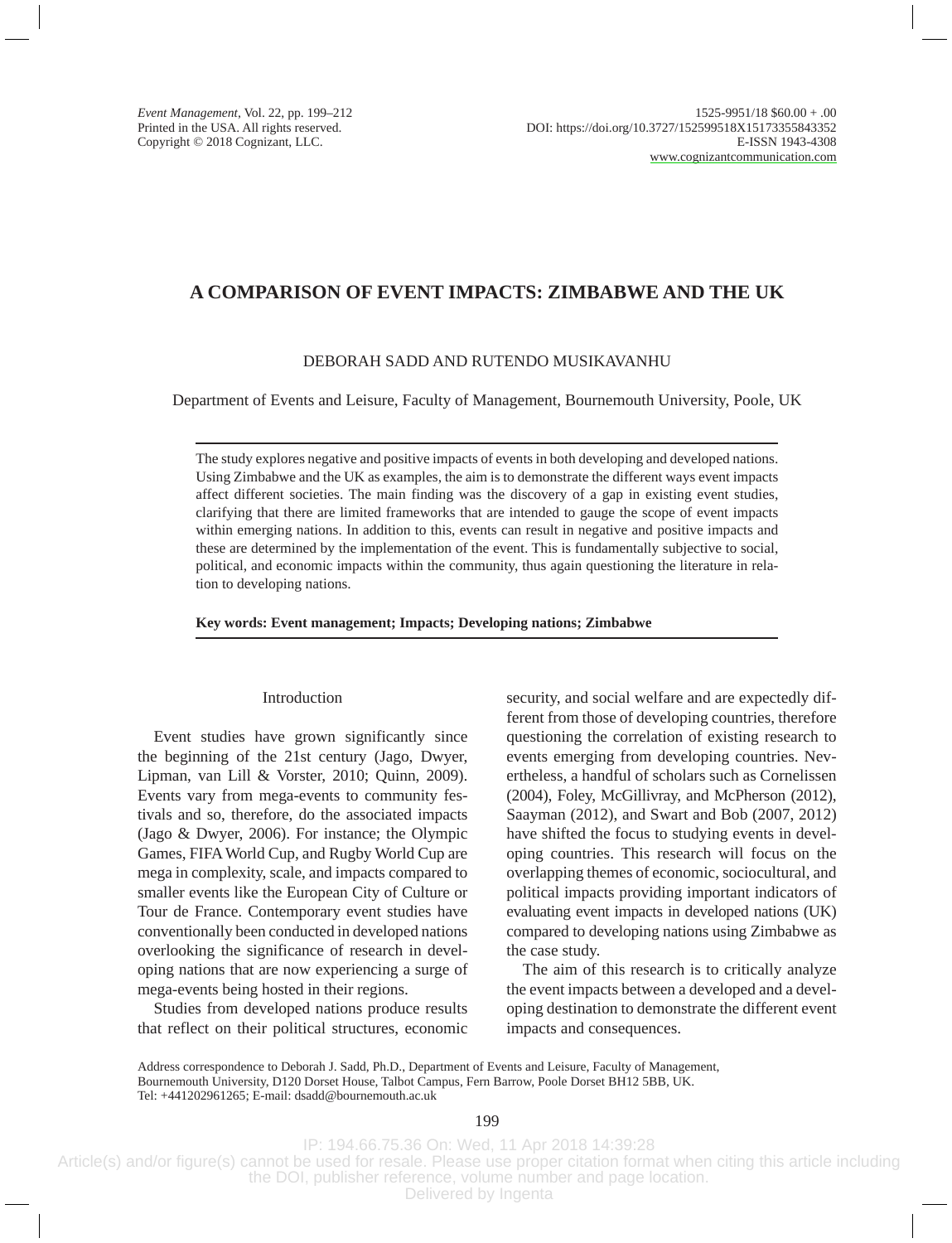## *Emerging Event Destinations*

China used the 2008 Olympic Games to capitalize on the shift in global power, using the Games to change international opinion in a country shrouded by negative international perception, paving the way for other developing nations (Nye, 2004). The bid presented to the international community showcased China's culture, strength, and resources, in turn gaining approval and international trade benefits. This was an exemplary move of using an event to change perceptions and showcase their resources. South Africa similarly embarked on several event proposals in a bid to change the perception of the country and the continent at large (AT Kearney, 2005) using the 1995 Rugby World Cup and FIFA 2010 World Cup as tools to gain traction on the international event platform for the nation and continent (Shipway & Fyall, 2012).

Prior to these endeavors, the field of events had been dominated by Western nations. Australia has been home to many successful events such as the Classic Adelaide Car Rally, Sensational Adelaide Tour Down Under, and the Sydney 2000 Olympics

(Pomfret, Wilson, & Lobmayr, 2009). Although, Edmonton in Canada attributes its event accomplishments to community-centered volunteer schemes that effectively lowered event operational costs and increasing profit margins benefiting the community (Nessel, 2009). Table 1 offers examples of successful events hosted by developed nations that served to cement these nations as event frontrunners (HM Government, 2013; Olympic.Org, 2012).

These outcomes have raised interest within developing nations that have recognized the potential of community development through harnessing event resources. These developing nations are grouped in to three: (1) MENA: Middle East and North Africa; (2) BRICS: Brazil, Russia, India, China, and South Africa; (3) CIVETS: Colombia. Indonesia, Vietnam, Egypt, and Turkey (Joy, 2013).

However, developing regions often have tendencies to attract social and economic problems (Sloman, 2006). For instance, during the 2010 Angolan Africa Cup of Nations, a bus carrying Togo's national football team was set on fire resulting in extensive negative attention; similarly, in Pakistan, attacks on cricketers caused the country

| Table 1                                  |
|------------------------------------------|
| Successful Events from Developed Nations |

| Location/Event<br>Impact                       |                                                                                                                                                                                                                                                                                                                                                                |  |
|------------------------------------------------|----------------------------------------------------------------------------------------------------------------------------------------------------------------------------------------------------------------------------------------------------------------------------------------------------------------------------------------------------------------|--|
| <b>England</b>                                 |                                                                                                                                                                                                                                                                                                                                                                |  |
| <b>Glastonbury Festival</b><br><b>Scotland</b> | Worldwide economic impact of £73 million in 2007                                                                                                                                                                                                                                                                                                               |  |
| T in the Park Festival<br><b>Great Britain</b> | £40 million in 2011 up from £18 million in 2005                                                                                                                                                                                                                                                                                                                |  |
| London Olympics                                | 74% of the British people would welcome the Games back<br>Games resulted in 11% increase in physically active British people<br>£9.9bn increase in business and investment from the Games<br>22% people believed local economy improved<br>21% people believed local public services had improved<br>32% people felt the Games left behind a lasting legacy    |  |
| <b>USA</b>                                     |                                                                                                                                                                                                                                                                                                                                                                |  |
| Super Bowl                                     | Has produced invaluable advertisement<br>Has enhanced reputation of each destination<br>Has proven profitable to all host destinations<br>Is the most watched sporting event in USA                                                                                                                                                                            |  |
| <b>Australia</b>                               |                                                                                                                                                                                                                                                                                                                                                                |  |
| Sydney Olympics                                | Paved the way for other world-class events: Rugby World Cup & the<br>World Masters Games<br>The Olympic Park is now a flourishing commercial & residential area,<br>home to $130+$ organizations, providing $12,000$ jobs<br>An average of 6,000 events/year are hosted at the Olympic Park<br>Events hosted in the Park generates an average of AU\$1 billion |  |

Source: Adapted from Bond (2013); Kahane and Shmanske (2012); Moore (2012); and Olympic. Org (2012).

IP: 194.66.75.36 On: Wed, 11 Apr 2018 14:39:28

Article(s) and/or figure(s) cannot be used for resale. Please use proper citation format when citing this article including the DOI, publisher reference, volume number and page location.

Delivered by Ingenta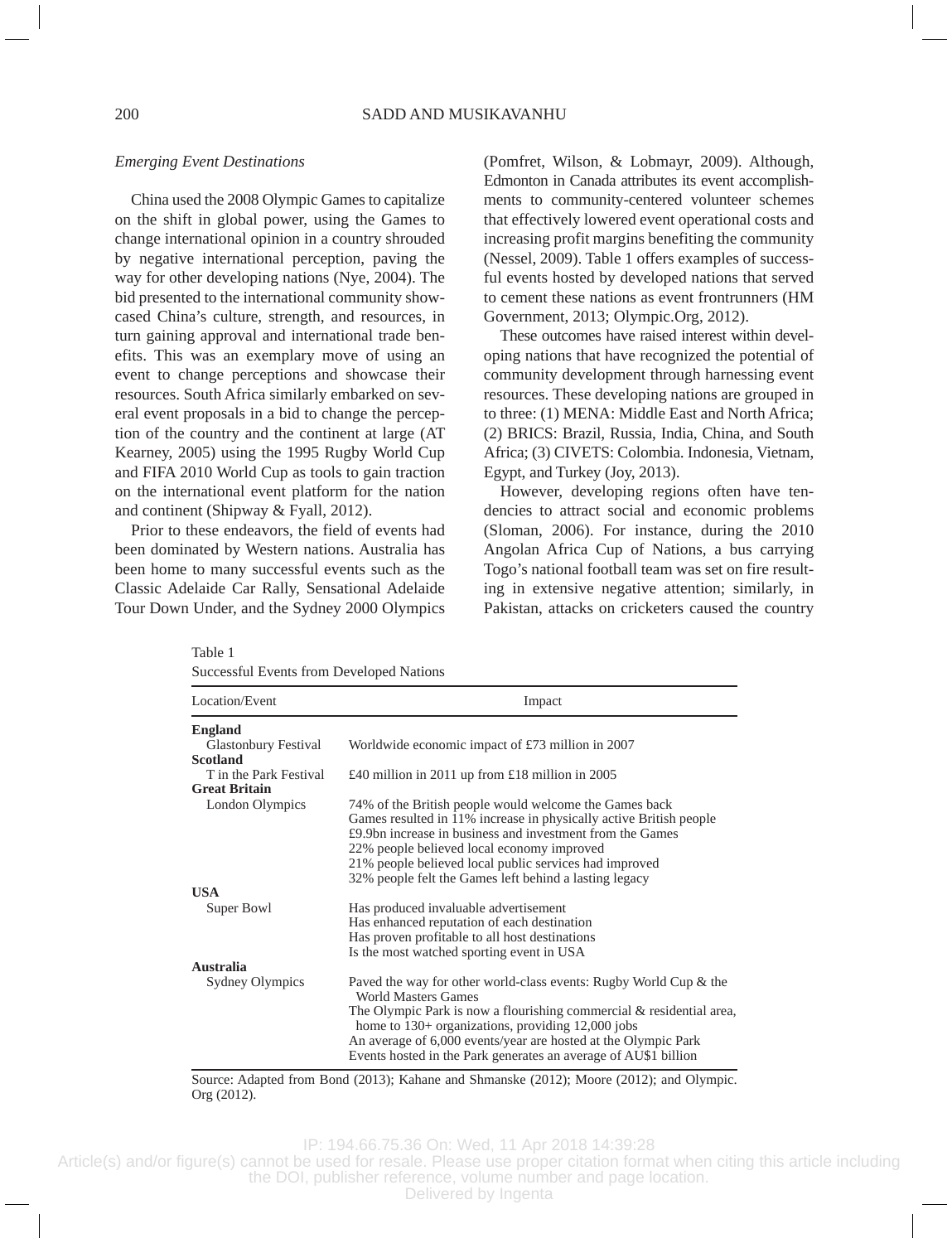to be barred as a future host (Jago et al., 2010). India experienced problems with the 2010 Commonwealth Games as athletes complained about the lack of security, inadequate technology, and unclean facilities (MacIntosh & Nicol, 2012). Nevertheless, these issues have not limited developing nations from seeking to become successful host nations. Table 2 identifies developing nations that have hosted or are due to host mega-events, a first-time experience for most of the developing countries with the subsequent impacts.

### *The Challenge of Hosting Events*

Events are known to transform communities as exemplified by the Barcelona 1992 Olympics whereby Barcelona became a dynamic European destination shifting unemployment numbers from 18.4% to 9.6% (Brunet, 2005; A. Smith & Fox, 2007). Hosting events in developing countries is a multifaceted responsibility that requires defying misconceptions and stereotypes, thus increasing the pressure to deliver successful events on the same level as the developed nations (MacIntosh & Nicol, 2012; Preuss & Alfs, 2011). When bidding for events, most developing nations are disadvantaged because they do not naturally have matching funds, skills base, and infrastructural capacity as seen in developed nations (Saayman, 2012). However, any event can result in negative impacts and this outcome is not only confined to developing nations. The Athens 2004 Olympics resulted in financing problems from a developed nation generating negative impacts, as even a decade later the infrastructure is redundant despite the city having intended a praiseworthy legacy (H. Smith, 2012). Malpractice led to financial wastage during the Sochi 2014 Winter Olympics, initially proposing a \$12 billion budget but instead investing a record \$50 billion (Yaffa, 2014).

In contrast, the UK has effectively hosted several mega-events (Table 3) serving to solidify their leading role within the industry worldwide. Manchester underwent restoration as a result of the 2002 Commonwealth Games with the successful reuse of several venues such as the City of Manchester Stadium (Hetherington, 2012). London 2012 cost over £9.9 billion and London's Olympic Stadium has been home to The Anniversary Games, hosting several Rugby World Cup 2015 matches, and will eventually host the West Ham Football Club move in by 2016 (Flanders, 2013; Nash, 2013).

# *Characteristics of Emerging Nations Versus Established Nations*

The BRICS have recently assumed the role of development agents for other developing countries, an interesting move considering many African economic and political structures were designed after their former European colonies (United Nations, 2010). In 2009 the BRICS posted a combined 15% of global GDP and are expected to have amassed 25% by the end of the decade (Horne, 2010; Joy 2013) while the Eurozone continues to struggle (Wearden, 2014). India and China embarked on helping Guyana, Grenada, Jamaica, and Antigua with preparations for the 2007 West Indies ICC Cricket World Cup (Horne, 2010). Equally, Russia developed a foreign aid budget, contributing \$472.32 million in 2010 to developing nations (Provost, 2011); likewise, Brazil funded \$1.6 billion in foreign aid between 2005 and 2009 (Hochstetler, 2012). China and Brazil reached out to Ethiopia, Ghana, Mozambique, and Zimbabwe, assisting with development projects (Mukwereza, 2013) enabling

| Table 2 |                                    |
|---------|------------------------------------|
|         | <b>Emerging Event Destinations</b> |

| China         | South Africa                                                     | India                      | <b>Brazil</b>                                   | Russia                                                   | Oatar                  |
|---------------|------------------------------------------------------------------|----------------------------|-------------------------------------------------|----------------------------------------------------------|------------------------|
| 2008 Olympics | 2010 FIFA World Cup<br>Bidding for 2022<br>Commonwealth<br>Games | 2010 Commonwealth<br>Games | 2014 FIFA World<br>Cup<br>2016 Olympic<br>Games | 2014 Winter<br>Olympics<br><b>2018 FIFA</b><br>World Cup | 2022 FIFA<br>World Cup |

Source: Foley et al. (2012); Beaumont and Fraser (2014).

IP: 194.66.75.36 On: Wed, 11 Apr 2018 14:39:28

Article(s) and/or figure(s) cannot be used for resale. Please use proper citation format when citing this article including

the DOI, publisher reference, volume number and page location. Delivered by Ingenta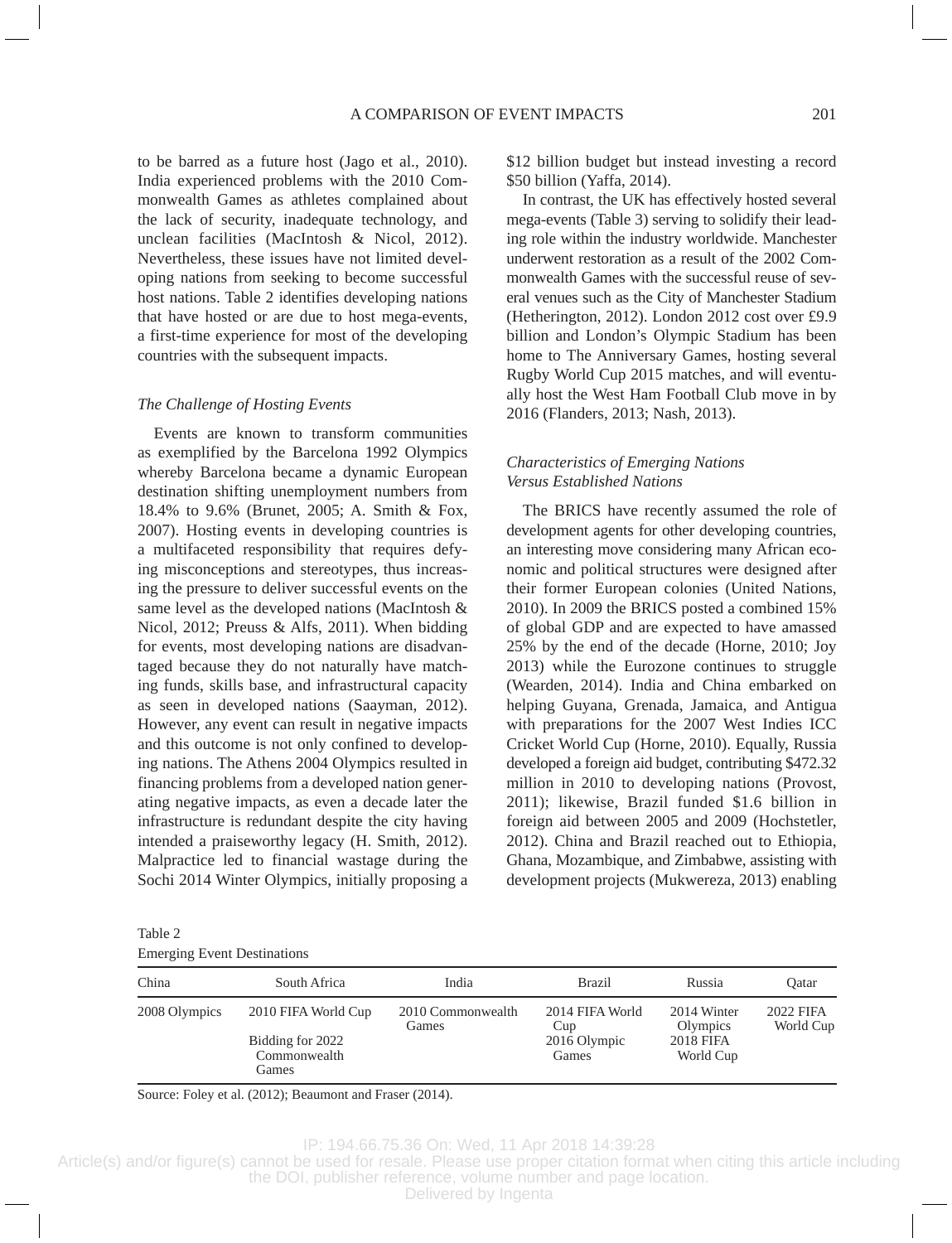#### 202 SADD AND MUSIKAVANHU

| Table 3        |
|----------------|
| UK Mega-Events |

| Year | Event                                                                                               |
|------|-----------------------------------------------------------------------------------------------------|
| 1948 | London Olympic games                                                                                |
| 1966 | FIFA World Cup (UK)                                                                                 |
| 1979 | Cricket World Cup (UK)                                                                              |
| 1983 | Cricket World Cup (UK)                                                                              |
| 1991 | Rugby Union World Cup (England, Scotland, Wales, Ireland and France); Sheffield World Student Games |
| 1996 | UEFA Football Championships (UK)                                                                    |
| 1999 | Rugby Union World Cup (Wales); Cricket World Cup (Scotland, Ireland, Wales, and the Netherlands)    |
| 2000 | Rugby League World Cup (Great Britain, Ireland and France)                                          |
| 2002 | Ryder Cup (UK); Manchester Commonwealth Games                                                       |
| 2003 | Birmingham World Indoor Athletics Championships                                                     |
| 2010 | Ryder Cup (Wales); Women's Rugby World Cup (UK)                                                     |
| 2012 | London Olympic Games                                                                                |
| 2014 | <b>Glasgow Commonwealth Games</b>                                                                   |

Source: Adapted from Bowdin et al. (2012).

Zimbabwe to host the United Nations World Tourism Organization (UNWTO) Conference, gaining the title of "The World Tourist Destination of the Year 2014" (Mudzaki, 2014). Additionally, Zimbabwe is establishing an event base as illustrated in Table 4.

Events generate both positive and negative legacies; therefore, measuring the success of an event should include positive and negative impact assessments. Society will pursue benefits such as infrastructure development and financial gain from events in exchange for their resources. The Manchester 2002 Commonwealth Games in conjunction with the Commonwealth Games Opportunities and Legacy Partnership Board resulted in a 4% increase in long-term and short-term jobs, construction of an Asda-Walmart superstore, refurbishment of the Manchester Stadium, and the English Institute of Sport is now a training site—all generating income and serving as a longstanding legacy (Gratton & Preuss, 2008). Justifying the premise of the social exchange theory, founded on the idea that exchanges are codependent, communities are prepared to endure associated social disruptions in order to achieve community regeneration or in return for other social, economic, and political benefits (Jackson, 2008). London 2012 effectively converted event infrastructure to benefit the public and Los Angeles 1984 Olympics reused previous infrastructure (Saayman & Saayman, 2012).

Governments are becoming more visible within the organization of events, providing economic

assistance, driving cultural and national beliefs (Jago & Dwyer, 2006; Jago et al., 2010). The FIFA 2010 World Cup was an opportunity to drive poverty relief and funding for the 54 African states that have often been negatively type casted (Shipway & Fyall, 2012). Various countries have established unions whose responsibility is to host sought-after events, for instance the Victorian Major Events Company (VMEC Australia), The Indiana Sports Commission, and Central Florida Sports Commission of the USA (Hede, 2008). The UK has Event Britain, EventWales, and EventScotland, organizing community events such as the Queen's Golden Jubilee Celebrations of 2002, serving to unite communities in a celebration of national culture and pride (Bowdoin, Allen, O'Toole, Harris, & McDonnell, 2012; Davies, 2011; O'Toole, 2011). This confirms that governments are now recognizing the way in which events have become a facilitator of development.

Table 4 Events Hosted in Zimbabwe

- 1. The Harare International Festival of Arts (HIFA)
- 2. The Bulawayo Music Festival
- 3. The Chimanimani Arts Festival<br>4. The Victoria Falls Carnival and
- 4. The Victoria Falls Carnival and Color Run
- 5. The Victoria Falls Marathon
- 6. The Victoria Falls Mountain Bike Challenge

Source: Adapted from Murray (2013); Zimbabwe Tourism (2014).

IP: 194.66.75.36 On: Wed, 11 Apr 2018 14:39:28

Article(s) and/or figure(s) cannot be used for resale. Please use proper citation format when citing this article including the DOI, publisher reference, volume number and page location.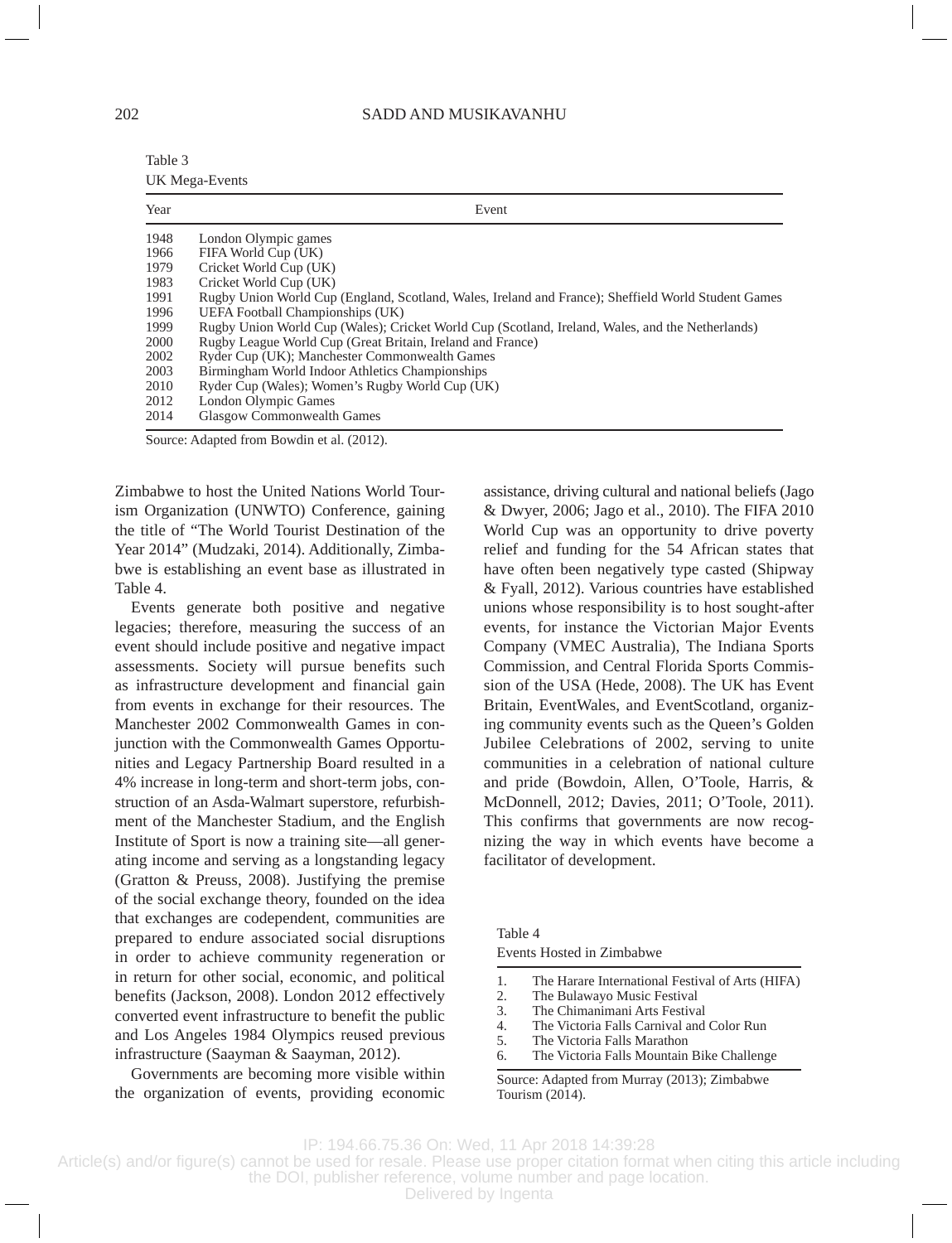## *Sociocultural Frameworks*

The growth of the events market has resulted in the need for a robust appraisal of events, consisting of comprehensive postevent assessment and thorough interpretation of the associated impacts. The Kwazulu Natal Sport and Recreation Department, through AT Kearney (2005), proposed a development model that consists of three stages: emerging, evolving, and excellent, as identified in Figure 1. The model proposes that a country will go through three stages of development, growing out of poor governing policies and poor quality of life and developing into a stable society with the eventual acclimatization into a nation with a vibrant economy, effective government, and high standards of living (AT Kearney, 2005).

It is understood that as the host community's attitude towards the developments becomes more noticeable, variances such as cultural differences and socioeconomic status between the host community and the visitors becomes more visible and obstinate (Trauer & Ryan, 2005). The Doxey Irritation Index (Irridex) (Doxey, 1975) is a recognized framework of changing visitor/host relations mainly in the context of tourism (Latkova, 2008), but it has been adapted here to facilitate an understanding of how event impacts could also affect communities. Figure 2 illustrates the progression from "euphoria, to apathy, to annoyance and finally to antagonism" because residents blame visitors for the negative impacts brought to their community. The final level of antagonism is realized once the host community has reached its saturation level, explaining the community's changing approach concerning visitors rendering to the experienced negative feelings of irritability that develop as events continue to grow in their community (Monterrubio Cordero, 2008).

The act of the host community obtaining the "value" they require from the visitors by offering commensurate services in return, is considered to be a social exchange where expenses incurred from hosting an event are equal to the benefits (Murphy & Murphy, 2004). The social exchange theory proposes that the relationship between the residents and the visitor depends on costs versus benefits (Fig. 3) where both parties have great levels of influence and power within the relationship, originating from having control and influence over resources that one of the party requires and finds to be of value (Hardcastle, 2011). In 1992, Ap adapted this theory to tourism, which has therefore been applied to this events study. The cost of interaction between the host community and visitors should be worth the investment made and this is measured by assessing the benefits and whether the community sees these results as positive or negative (Kirst-Ashman, 2013). However, these benefits can only be anticipated as contributions to the exchange are made in real time, making it a relationship that relies on each party fulfilling their obligations.

### Research Methodology

The research adopted a qualitative descriptive method using semistructured interviews that asked direct questions to fulfill the research objectives (Sandelowski, 2000). This is a method that relies on a trust-based relationship, with the participants accurately describing the order of events for validity purposes (Corbin & Strauss, 2008), thus creating an opportunity for the researcher to empathize and identify. Therefore, this is very important in that the researcher can avoid subjectivity and not misleading the interpretation process. Ethical considerations were important as the method examined private lives and shared these accounts with the public.

A total of 14 respondents—8 from Zimbabwe and 6 from the UK—were selected based on their industry experience as key informants, for the purpose of comparing and contrasting a developing and developed country as per the research question. The respondents were purposively chosen for the specific role within the events industry they hold or in a role that impacts upon the events industry in their own country. It was hoped to mirror across the two examples as much as possible, but this was not feasible due to different country and event structures. Although it appears that the respondents are diverse, it was not possible to match like for like roles because of national differences. However, it is their role with the events industry that forms an important addition to this research in comparing across a developed and developing nation. Existing networks were used both in the UK and Zimbabwe, based on one of the authors work experience, and also snowballing to gain additional respondents.

IP: 194.66.75.36 On: Wed, 11 Apr 2018 14:39:28

Article(s) and/or figure(s) cannot be used for resale. Please use proper citation format when citing this article including the DOI, publisher reference, volume number and page location.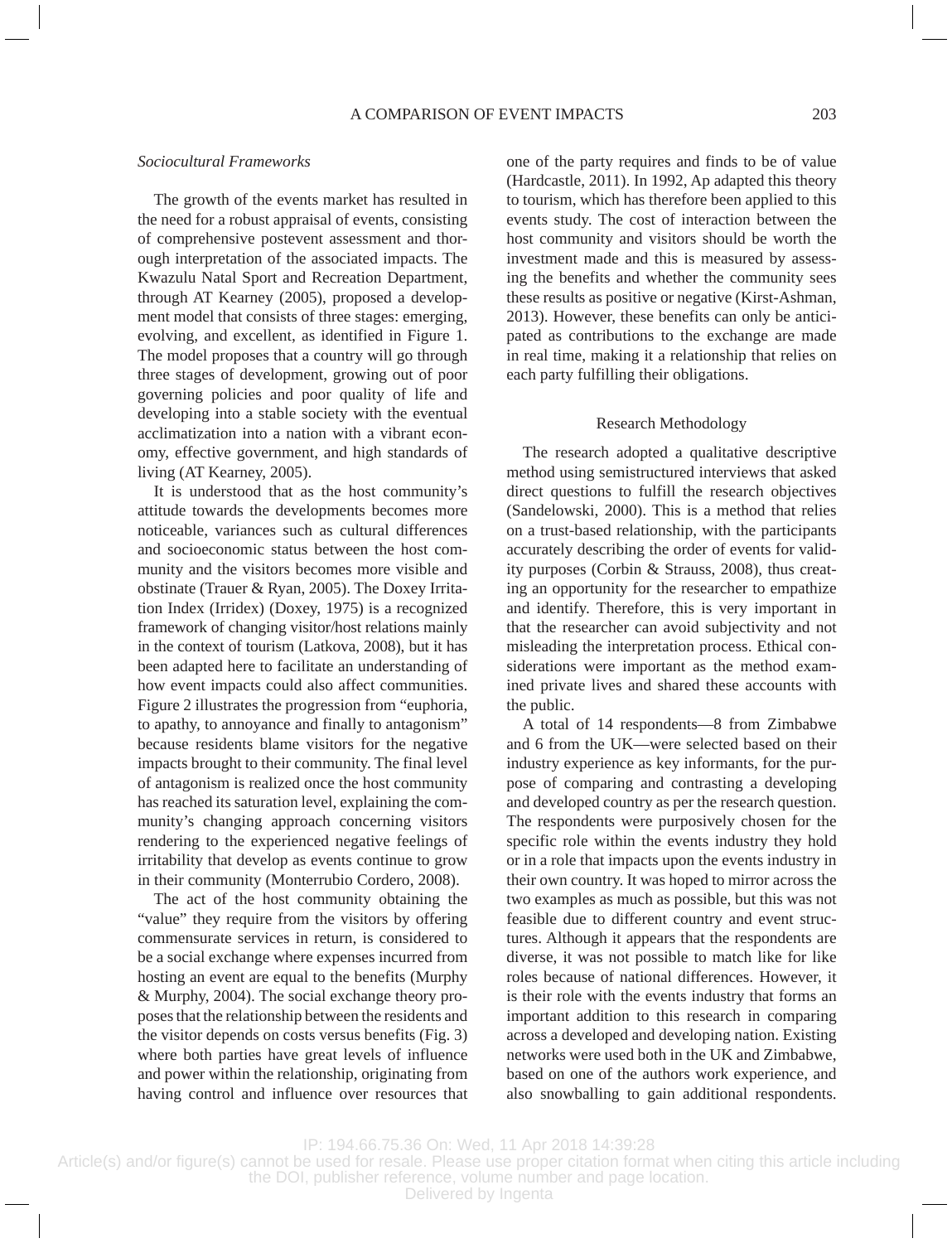# 204 SADD AND MUSIKAVANHU

|                                            | <b>Emerging</b>                                                                                                                                                                                                        | <b>Evolving</b>                                                                                                                                                                                                                                                             | <b>Excellent</b>                                                                                                                                                                                                                                                                                    |
|--------------------------------------------|------------------------------------------------------------------------------------------------------------------------------------------------------------------------------------------------------------------------|-----------------------------------------------------------------------------------------------------------------------------------------------------------------------------------------------------------------------------------------------------------------------------|-----------------------------------------------------------------------------------------------------------------------------------------------------------------------------------------------------------------------------------------------------------------------------------------------------|
| Social, cultural<br>and                    | Weak social fabric, ethnic<br>divisions, and limited civil                                                                                                                                                             | Stable and tolerant society<br>with supportive institutions                                                                                                                                                                                                                 | Diverse, tolerant society with<br>wide choice of lifestyles, leisure                                                                                                                                                                                                                                |
| environmental                              | society or community<br>participation<br>Poor quality of life, lack of<br>public support for arts and weak<br>environmental standards<br>Health-care and education are<br>poorly funded<br>Limited access to loans and | Environmental degradation in<br>urban centres; limited cultural<br>and leisure lifestyle<br>Health-care and education are<br>government priorities but<br>mismanagement and<br>bureaucracy hamper results<br>Sanitation services in place<br>but access to clean air, water | and cultural activities<br>Focus on urban and community<br>design that fosters public health,<br>well-being, business growth and<br>efficient use of resources<br>High quality education and<br>health-care available to all<br>Public sanitation is efficient and<br>provided at low cost; leading |
| <b>Economics</b>                           | housing<br>Basic educational system with                                                                                                                                                                               | and health is limited<br>Science and technical                                                                                                                                                                                                                              | environmental standards<br>Vibrant, connected economy                                                                                                                                                                                                                                               |
|                                            | limited links to business or<br>academic communities                                                                                                                                                                   | institutions support industry<br>and are wired into overseas<br>knowledge centres                                                                                                                                                                                           | that continuously innovates,<br>renews and leads markets                                                                                                                                                                                                                                            |
|                                            | Industry driven by a few<br>vertically<br>integrated sectors, poor supply<br>chains, import-dependent and<br>limited service sector                                                                                    | Moderate levels of<br>productivity, yet weak in<br>terms of innovation                                                                                                                                                                                                      | Large share of profits are<br>ploughed back into R&D,<br>corporate innovation and new<br>business models                                                                                                                                                                                            |
|                                            | Central bank is not independent<br>and subject to investor<br>uncertainty                                                                                                                                              | Moderate to strong growth,<br>though not sustainable;<br>economy still vulnerable to<br>swings                                                                                                                                                                              | Above average growth rates<br>over long term and highly<br>diversified economy<br>Effective coordination of                                                                                                                                                                                         |
|                                            | Poor fiscal management,<br>inflation,<br>high debt levels, volatile<br>financial<br>markets and weak growth                                                                                                            | Sound economic policies help<br>build investor confidence, but<br>political transitions can upset<br>markets                                                                                                                                                                | monetary and fiscal policies that<br>are able to adjust to external<br>shocks                                                                                                                                                                                                                       |
| <b>Growth and</b><br><b>infrastructure</b> | Regulations are subject to<br>change; narrow group of<br>interests blocks competition                                                                                                                                  | Physical infrastructure<br>strained by demographic and<br>economic pressures                                                                                                                                                                                                | Infrastructure continuously<br>adapts to meet evolving socio-<br>economic needs                                                                                                                                                                                                                     |
|                                            | Poor physical infrastructure,<br>unstable administration and<br>legal<br>system                                                                                                                                        | Basic regulatory,<br>administration and legal<br>systems are in place                                                                                                                                                                                                       | Creative and flexible financial<br>sector encourages new forms of<br>financing and broader capital<br>markets                                                                                                                                                                                       |
|                                            |                                                                                                                                                                                                                        |                                                                                                                                                                                                                                                                             | Government supports and<br>facilitates business driven<br>competitiveness                                                                                                                                                                                                                           |

*Figure 1.* Event three-stage development model (AT Kearney, 2005).

IP: 194.66.75.36 On: Wed, 11 Apr 2018 14:39:28

Article(s) and/or figure(s) cannot be used for resale. Please use proper citation format when citing this article including the DOI, publisher reference, volume number and page location.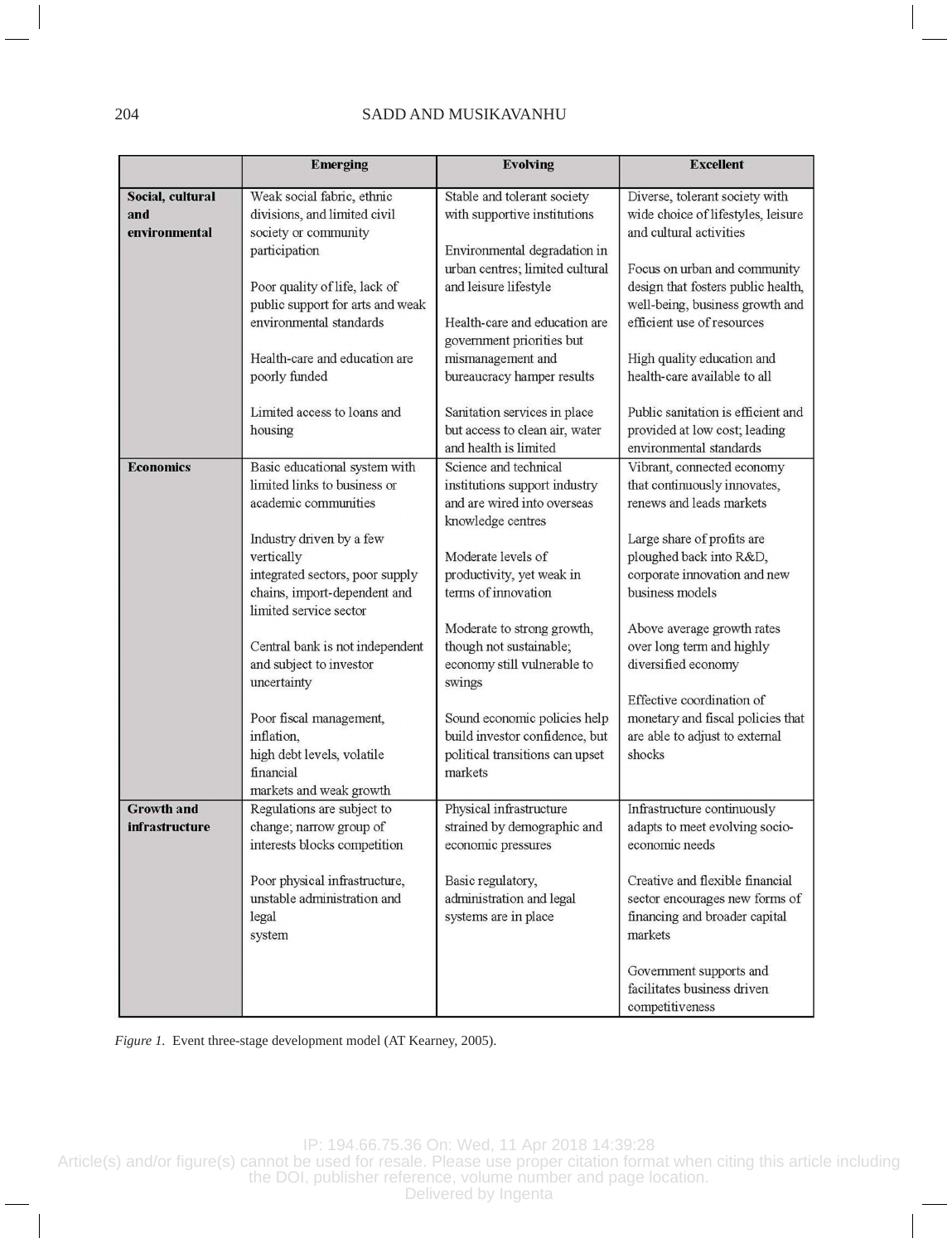

Number of Visitors

*Figure 2.* Doxey Irridex Index (Reisinger & Dimanche, 2010).

Potential respondents were individually contacted and provided with a summary of the research objectives and the use of in-depth semistructured interviews yielded rich data. Respondents' names and personal details were withheld from circulation to keep them anonymous.

An interview protocol was designed, and questions were based on social, political, and economic event impacts and recorded for reevaluating and safekeeping purposes. The sample was based on availability, disposition, and location, and a breakdown of those interviewed is in Table 5.

The coding process was ongoing throughout the data collection period. The coding schemes originated from thematic analysis of the transcribed text and deduction of underlying meanings in phrases to provide systematic categories (Hsieh & Shannon, 2005). To ensure coherence of questions, two pilot interviews were conducted on a prior trip to Zimbabwe. To avoid theming bias, the researcher created



*Figure 3*. Social exchange theory (authors, 2014, adapted from Ap, 1992).

IP: 194.66.75.36 On: Wed, 11 Apr 2018 14:39:28

Article(s) and/or figure(s) cannot be used for resale. Please use proper citation format when citing this article including the DOI, publisher reference, volume number and page location.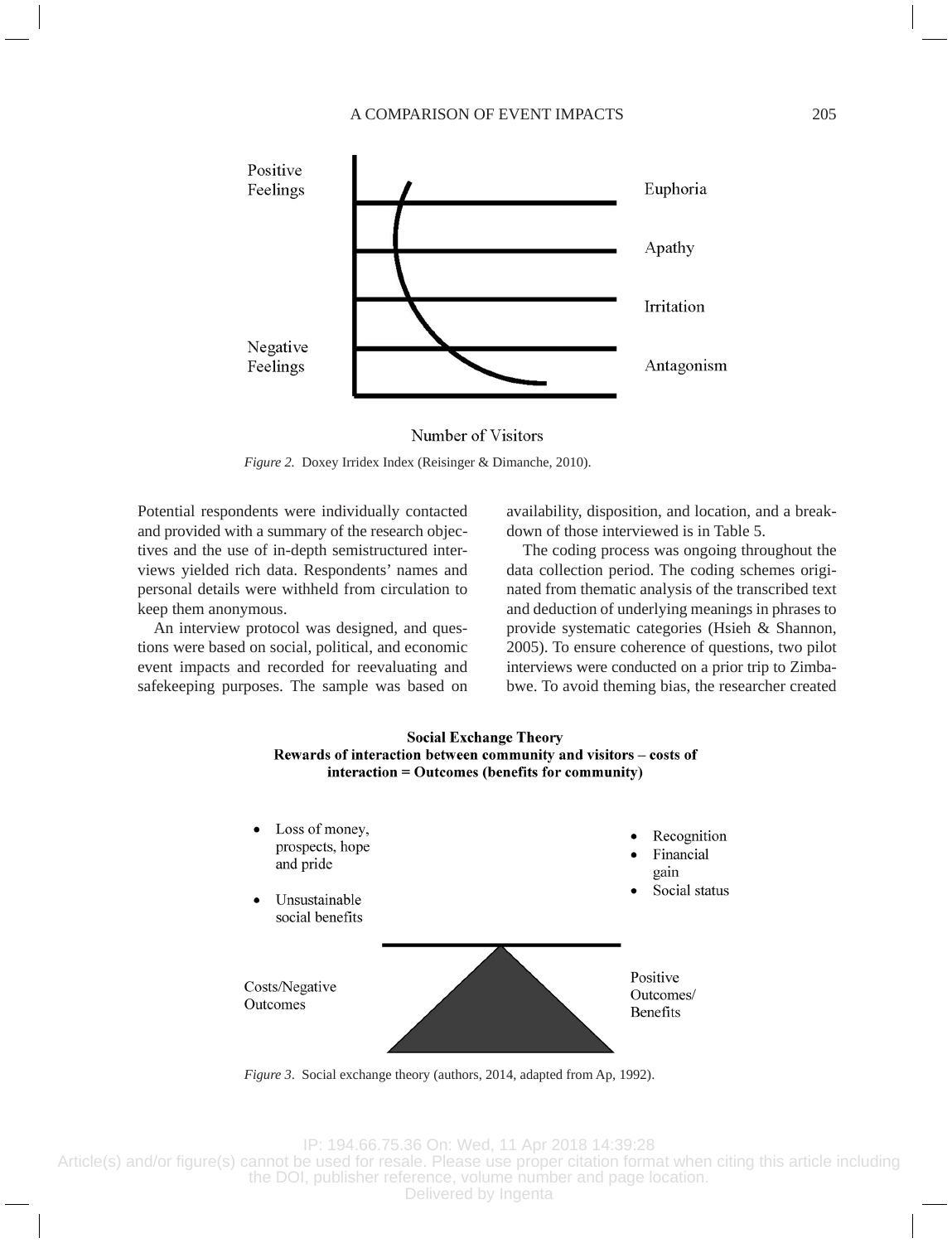an audit trail, keeping documented verification of the research process. One of the researchers is a Zimbabwean residing in the UK. This was useful for sourcing respondents, but could have resulted in unintentional bias. Nevertheless, Cutcliffe and McKenna (1999) believed if the researcher shares the subject's world, they are well appointed to empathize with the subject's views defying possibly naive expectations.

### Findings and Discussion

For the purpose of this article three themes are presented based on concepts that clearly link to the literature and the objectives of the research. Therefore, three themes with well-defined descriptive data relating the primary and secondary data are presented.

### *Awareness*

Communities play a huge role in events through the provision of resources and in return events seek to offer benefits as part of a social exchange (Nessel, 2009). Interviewee 3 supported this notion citing, "The community takes events seriously, they see what we do and they benefit often from our services" (Interviewee 3, ZIM). Interviewee 3's response indicates that the local events benefit the community (Jago et al., 2010; Quinn, 2009). On

the other hand, Interviewee 13 considers events in the UK to be well established:

We have become really well positioned to host major world events that are upcoming, we are fortunate that we have a major international sporting event every year up till 2019 whether be it the Rowing World Cup, Hockey World Cup, Women's Cricket World Cup. (Interviewee 13, UK)

Based on the responses, Zimbabwe and the UK are part of a growing events industry. The data gives evidence of both nations becoming aware of the role of events in their communities, substantiated by Interviewee 7:

Slowly they are aware of events and they are now happier that someone else is doing it for them. (Interviewee 7, ZIM)

These views are supported by Jurowski and Gursoy (2004) and Jago et al. (2010) who explained that events over the years have gained recognition as a growth stimulator and evidenced by developing nations like China and South Africa.

### *Economic Influences*

In order to understand what influence events have on the community, it is useful to analyze event trends, such as economic impact. The state of an economy has an effect on events within a

Table 5

Respondent Demographics and Characteristics

| Respondent | Job Title                                              | Country  |
|------------|--------------------------------------------------------|----------|
|            | Event company director                                 | Zimbabwe |
|            | Events coordinator                                     | Zimbabwe |
| 3          | Duty manager and events assistant                      | Zimbabwe |
|            | HR training and corporate functions officer            | Zimbabwe |
|            | Events company director                                | Zimbabwe |
| 6          | Part owner of events company                           | Zimbabwe |
|            | Events company general manager                         | Zimbabwe |
| 8          | Owner of events company                                | Zimbabwe |
| 9          | Sales and events manager                               | UK       |
| 10         | Conference and banqueting manager                      | UK       |
| 11         | Events assistant                                       | UK       |
| 12         | Artistic director                                      | UK       |
| 13         | Netball Europe competition manager and LOCOG volunteer | UK       |
| 14         | Wedding planner                                        | UK       |

IP: 194.66.75.36 On: Wed, 11 Apr 2018 14:39:28

Article(s) and/or figure(s) cannot be used for resale. Please use proper citation format when citing this article including

the DOI, publisher reference, volume number and page location. Delivered by Ingenta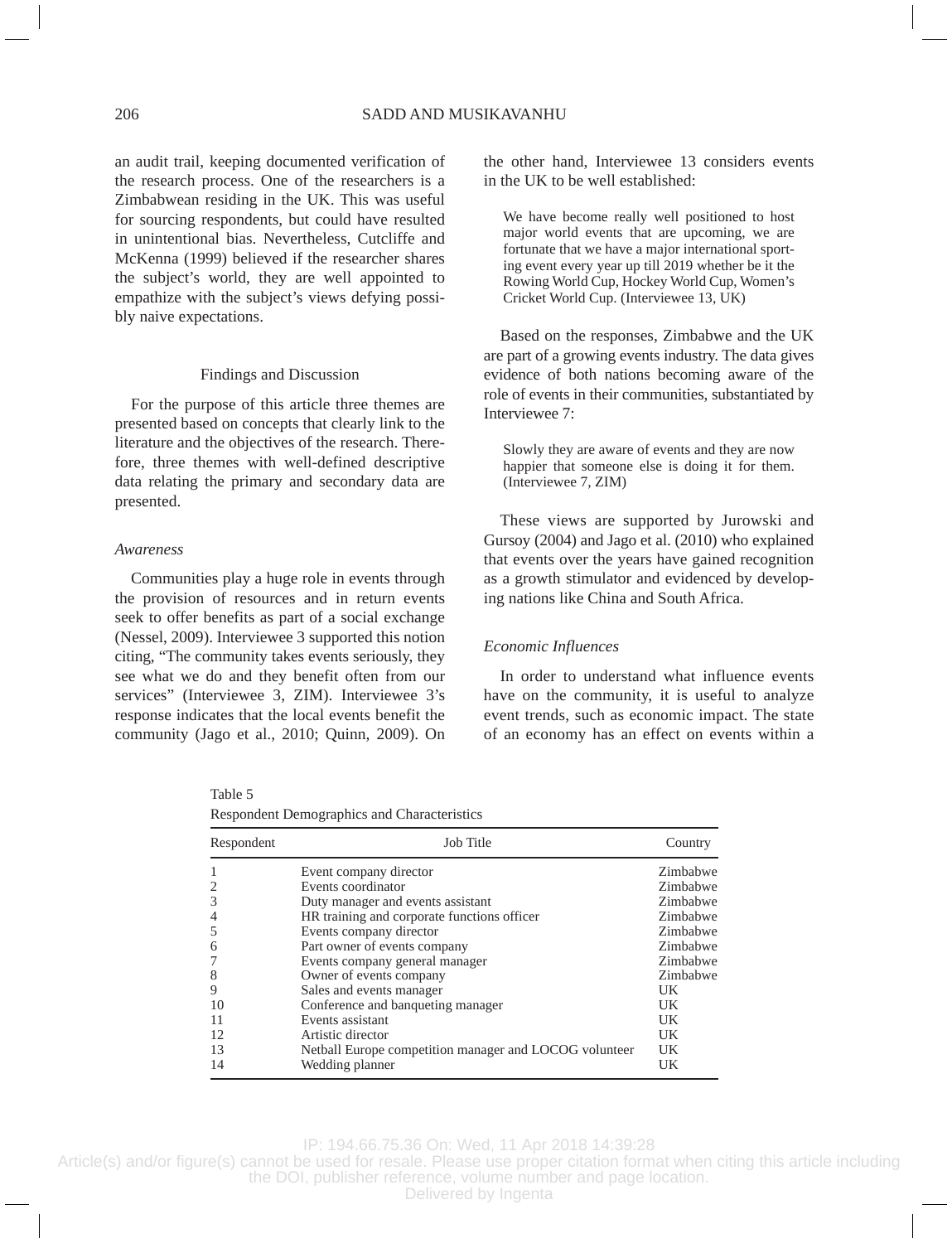society. Interviewee 7 articulates the effect that the Zimbabwean economy has had on local events:

We have come out of a very difficult financial season and a lot of companies are now scrambling to advertise their new products hence the need to create awareness and do proper events. (Interviewee 7, ZIM)

Economy is the biggest influencer of event progression . . . most event companies are now coming out of a very difficult financial period are finding it hard . . . due to lack of capital. (Interviewee 7, ZIM)

Interviewees 5 and 10 recognize the influence events have especially their economic benefits:

Many people have seen events as a moneymaking opportunity. (Interviewee 5, ZIM)

It is recognized as a major industry due to the money involved in the industry but more importantly due to the money it can generate. (Interviewee 10, UK)

These interpretations support the discussion in the literature (Gratton & Preuss, 2008) of the 2002 Commonwealth Games, which benefited Manchester financially and socially, supporting the view that communities will support events that offer them benefits, resulting in a balanced social exchange as discussed in the literature (Jackson, 2008).

Events are a driving force behind social development and economic growth creates opportunities for a sturdy climate to host world-class events (Gibson & Connell 2011). Interviewee 5 believes that growth requires the country to invest more in its events:

The country's economy is the most important influencer; many young Zimbabweans have studied abroad and are back now . . . helping with building skills in the community. For example, The Harare International Festival of Arts (HIFA) is backed by many of these young entrepreneurs and is one of the biggest cultural festivals in the Southern African Development Community (SADC) region receiving attention and support worldwide . . . these projects need money. (Interviewee 5, ZIM)

Developing nations like Zimbabwe should learn from established destinations how to establish an effective event portfolio and funding. The literature advocates (Hede, 2008) setting up event agencies that encourage funding similar to the UK, which has various agencies such as EventBritain.

On the other hand, the UK has gone through an economic crisis and has become cost conscious with funding, more so for start-up event businesses as experienced by Interviewees 11 and 12:

I think money plays a big part, people are a lot more cautious with their money due to the recession so I believe venues have to work a lot harder. . . . Where I worked it was a real push and events was one of the main tools used at the venue to get money. (Interviewee 11, UK)

I tried to fundraise so we could go to more venues but that funding didn't come through. The council didn't want to know . . . the key phrase is start-up businesses; we would love to have some kind of council investment. (Interviewee 12, UK)

Both Zimbabwe and the UK have experienced financial hardships, proving that disruption to economic activity can have an influence on events.

### *Community Involvement*

Events impact social beliefs, bringing about changes in the quality of life through the fostering of community pride by showcasing local culture and nurturing benefits such as unity and strengthened values as discussed in the literature (Bowdin et al., 2012; Davies, 2011; O'Toole, 2011). This supports Cornelissen and Swart's (2006) opinion that events are facilitators of progress. However, communities are the heart of resources, therefore integral to events:

There is so much potential and our cultural background is a great source of originality that we could use to propel forward. (Interviewee 8, ZIM)

Society has an impact on events . . . the community determines where we host our functions, especially as we have to get licenses . . . the communities near the venues are now considered a whole lot more and their opinions have a lot of weight now. So, we would find that ethically, the community would push through an event that they felt was good or beneficial. (Interviewee 11, UK)

IP: 194.66.75.36 On: Wed, 11 Apr 2018 14:39:28

Article(s) and/or figure(s) cannot be used for resale. Please use proper citation format when citing this article including the DOI, publisher reference, volume number and page location.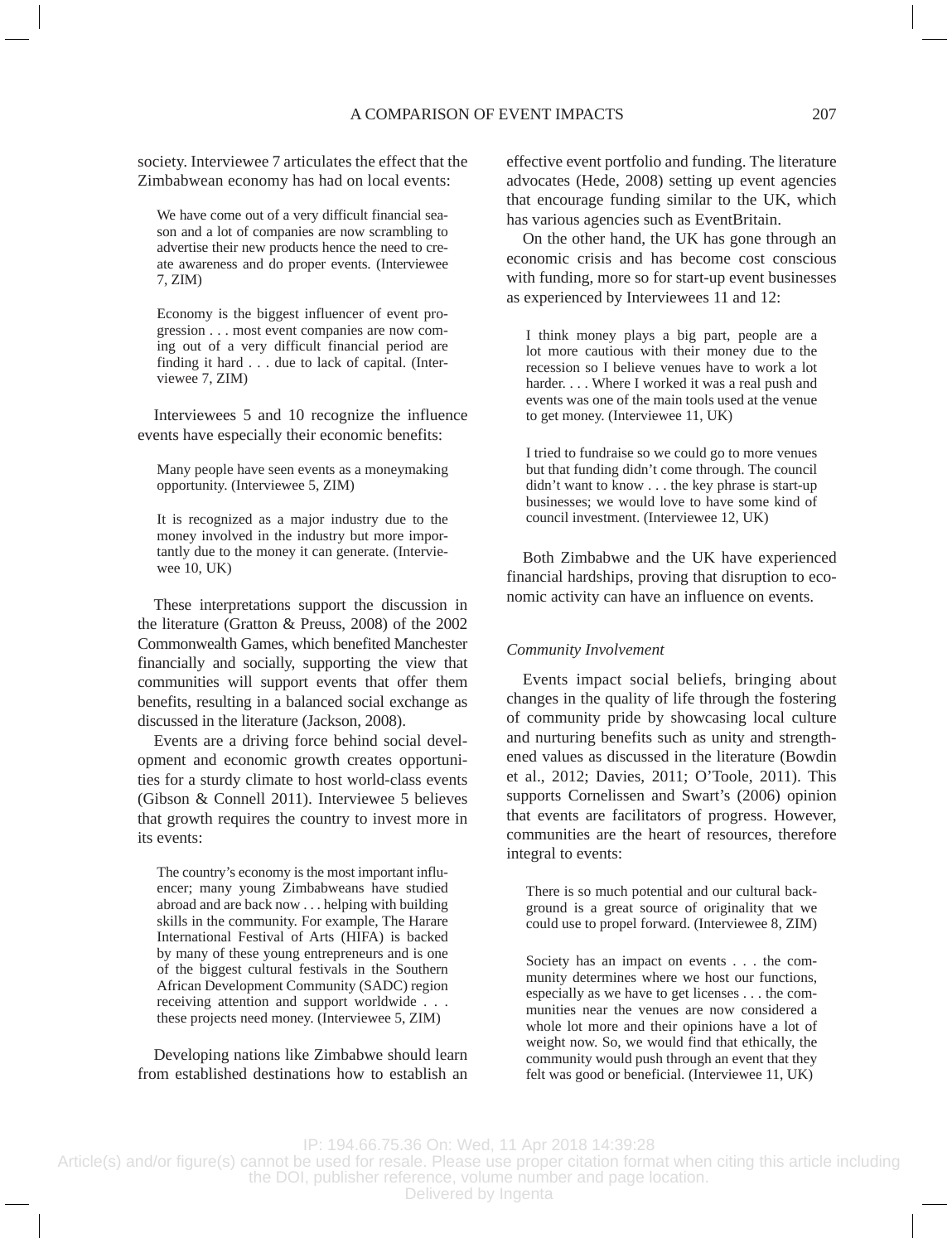Events enhance quality of life. . . . There is a greater choice of events on offer that caters for all needs and requirements. Events for those who are not involved or interested can be seen as an inconvenience with noise pollution, litter, traffic, safety concerns etc. (Interviewee 10, UK)

Interviewee 10 gives a possible insight into the undesirable side of events thus supporting the Doxey Irridex in that he is of the opinion that events have the potential to cause disruption to a host community.

On the other hand, the social exchange theory (Hardcastle, 2011) built its premise on the principle that the community's opinions and perceptions are determined by the relationships between the community and the guest. Interviewee 3 justifies this:

The society is happy . . . we don't charge the community and they can come for free. If the church needs to conduct some seminars, we normally allow them to use our facilities for free as a way of giving back to the community. (Interviewee 3, ZIM)

We source our vegetables from the local community and hire chairs from local vendors. . . . We have partnerships with the local churches, they sometimes provide us with crockery and linen and in exchange we provide them with venues for their events. (Interviewee 3, ZIM)

Gratton and Preuss (2008) discussed that events offer short-term and long-term employment and create opportunities for employment that strengthen relations within the community fostering a balanced social exchange. Consequently, a community that gains positive experiences in their social exchange will remain in the "euphoric stage" of the Doxey Irridex. Jago et al. (2010) discussed that events provide both immediate and long-term employment relief and a lifetime of skills. The following responses give evidence to events relieving unemployment both on a long-term and short-term basis, expressing in the case of Zimbabwe that any employment is better than nothing, but in the UK, there is a preference for jobs that are long term as opposed to temporary prospects:

There have been many small companies that have opened up here in Chiredzi and they supply tables

and chairs to clients as well as labor. (Interviewee 1, ZIM)

We work with an employment agency that supplies us with waiters and ushers. They get students to come in. Considering the country has high unemployment; to many people a temporary paid job is better than nothing. (Interviewee 5, ZIM)

Some guys here in Exeter have provided extra jobs that weren't there before and their venue is doing really well and growing. (Interviewee 12, UK)

The industry has developed new employment avenues. The question is the ability to sustain long-term business opportunity and employment. (Interviewee 10, UK)

Let's be honest, once stadiums are built there is no more work but as a nation we did pretty well with job creation during the Olympics . . . there was a scheme being run as well . . . young apprentices who wanted to become builders . . . were actually taught on the Olympics Park and learnt invaluable skills. (Interviewee 13, UK)

The findings in conjunction with the discussion from Gratton and Preuss (2008) and Jago et al. (2010) show that the industry provides short-term and long-term relief and skills. These support statistics from the Festival Organizers (2014) reflecting the events sector in the UK, which employs 535,000 people and supports directly and indirectly 25,000 businesses that have contributed £39 billion to the economy.

Interviewees 5, 10, and 11 discuss their opinions of how events have impacted their communities and the contribution to the local image:

At HIFA, people mingle with a lot of foreigners resulting in exposure and networking . . . another for example is Harare Fashion Week which has made Zimbabwe's events part of the rest of the world. (Interviewee 5, ZIM)

International events such as the Olympics promote Britain at large enabling the country to showcase itself to an international audience as being a proud and diverse nation. (Interviewee 10, UK)

The Olympics was a good initiative as it had the community "feel" and we now have a lot of events. . . the Commonwealth games coming up . . .

IP: 194.66.75.36 On: Wed, 11 Apr 2018 14:39:28

Article(s) and/or figure(s) cannot be used for resale. Please use proper citation format when citing this article including the DOI, publisher reference, volume number and page location.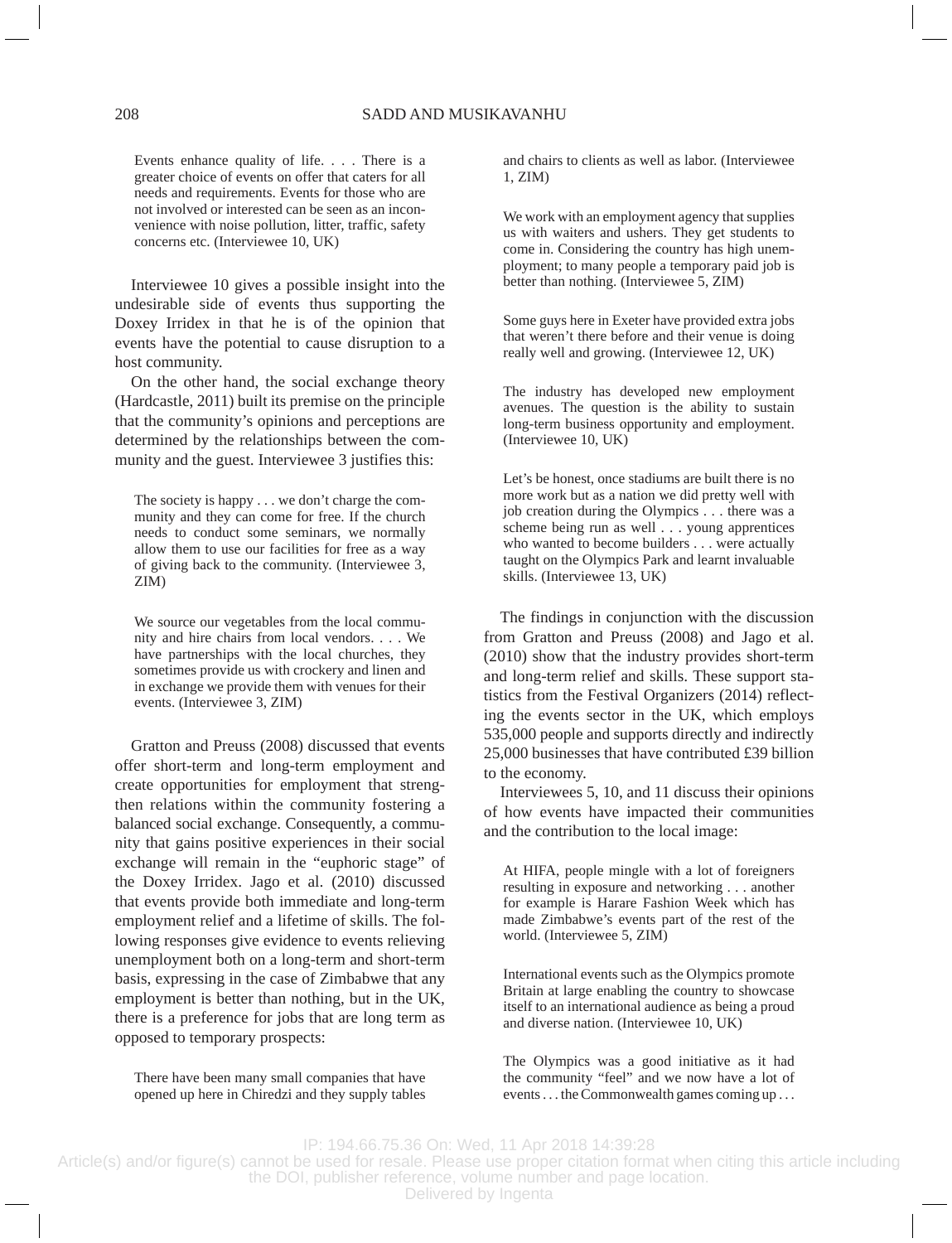I am now more interested in going to big events . . . it has been a positive impact. Two years on people still refer to the Olympics and things like Wimbledon bringing about national pride. (Interviewee 11, UK)

The theme fulfils the research aim because it has shown evidence of community involvement as a key event impact defining the resultant social impacts found in both countries. This opens up the local event scene to the opportunity of cultivating homegrown events as illustrated in the responses that reflect on showcasing homegrown events.

#### **Conclusions**

## *Synthesis of Findings in Response to Research Investigation*

The conclusions arise out of the comparison made across the two countries, as examples of a developed nation and a developing nation. There is still very little research within the events context based around African nations, with the exception of South Africa. This article's contribution is also to hopefully kick start further research in other developing economies worldwide and shift the focus of events literature presently dominated by developed nations.

This research revealed that events are no longer just a preserve for developed nations but also a development tool for developing countries, demonstrated here with Zimbabwe. The research studied the Doxey Irridex and the social exchange theory in an attempt to address event impacts; and they explain the existence of a social exchange within events as well as clarify the importance of balanced interactions. However, the models remain limited. They did not originate from event studies, neither were the theories tested on developing nations during their development stages, thus exposing a gap in current event studies. There is a lack of frameworks designed to assess the extent of event impacts within developing nations.

As a result, the study aimed to build a discussion bringing an understanding to the key impacts affecting developing nations in a bid to design an applicable framework. The aim of this research was to critically analyze the event impacts between a developed and developing country demonstrating different ways event impacts affects different societies. As discussed, events have benefited developed countries through job creation, restoration of community, infrastructure, technology, economic advancement, and social pride. Academics like Hamil, Hassan, and Lusted (2013) challenged this notion with discussed examples of Russia and Greece that experienced event costs that outweighed benefits because of poor organization. However, academics including Abebe, Bolton, Pavelka, and Pierstorff (2013) supported the notion of events immensely benefiting communities.

Though events generate negative impacts, the literature and the findings cite the UK as having benefited from positive events, which is supported by responses recounted in the findings chapter, negating the likes of Hamil et al. (2013), thus proving events can be a tool for development (Abebe et al., 2013). The example of Zimbabwe hosting an effective UNWTO Conference illustrates the potential positive events can have on developing nations, fulfilling the aim of the research by discussing and contributing to the investigation of event impacts in differing societies and identification of a research gap.

The main positive impacts to emerge were in relation to employment, infrastructure, and wellbeing and community pride. Negative impacts included disruption to the community's way of life and redundant infrastructure, demonstrating that events sustain economies, stimulate growth, and encourage investment, but can be economic sinkholes if poorly managed. The events hosted in both nations have caused job creation and encouraged exposure, revealing that events can cause both positive and negative impacts depending on the interaction and social exchanges experienced.

The interviews continuously referred to financial gain or loss as a fundamental event impact, a thought-provoking observation addressing the research agenda. The data pointed towards the economic state of a nation and the resultant benefits of positive events. Social event impacts contribute to the well-being of a community through exposure, employment, infrastructure, and strengthening of community values and pride.

The application of a framework is recommended for better understanding of event impacts helping identify challenges and recognize how to overcome

IP: 194.66.75.36 On: Wed, 11 Apr 2018 14:39:28

Article(s) and/or figure(s) cannot be used for resale. Please use proper citation format when citing this article including the DOI, publisher reference, volume number and page location.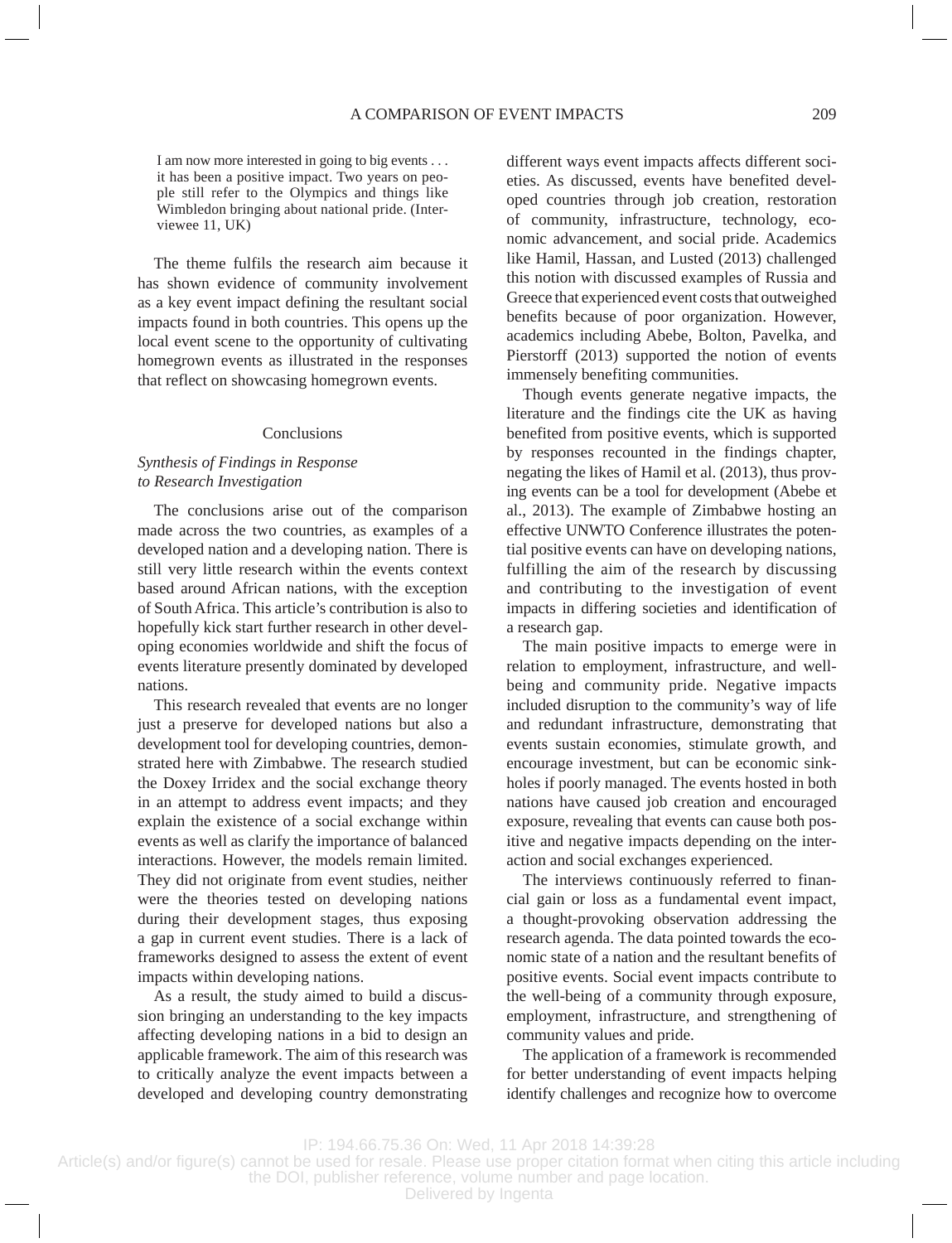them as exemplified through the Doxey Irridex and the social exchange theory. Numerous studies on event impacts have been carried out but unfortunately neglected to conduct comparative studies in developing countries where they experience different social circumstances from developed nations. This has resulted in the design of an event life cycle representing both developed and developing countries in their event transition. This model is an attempt to address the lack of frameworks that measure event impacts in developing nations. The cycle was founded on the literature reviewed and data presented in the findings. The Kwazulu Natal Sport and Recreation Department through AT Kearney (2005) proposed a three-stage development model and was used as a prototype by this study with the modification of certain elements and an introduction of two dimensions that the authors felt were overlooked.

The three-stage model originally comprised of emerging, evolving, and excellent. Whereas here the event life cycle illustrated in Figure 4 covers five stages: starter, replacing emerging; evolving; developing, a new dimension; established, replacing excellent; and regression, a new dimension. The cycle pegs each nation on a success curve of event evolution versus event development, a process that is dependent upon the nation's success in hosting events that are viewed as beneficial. These benefits are determined by the resultant social, political, and economic impacts that influence all states of affairs within that nation.

The cycle assumes that Zimbabwean events are in phase one—evolving. For progress the country needs to maintain economic stability and political agendas that help growth. Phase two assumed to be occupied by the BRICS—emerging nations experiencing a higher level of development. The UK is pegged in phase three representing developed nations with strong political profiles and established economies and successful event portfolio. The cycle assumes that should the UK revert into an economic recession, they stand the chance of falling into phase four representing event regression. Greece is considered to be in phase four based upon their economic and event problems. Therefore, if a nation does not evolve they regress.

Countries like Zimbabwe and the BRICS ought to learn from the UK and study the event impacts that influenced their success in order to emulate their strategy, therefore avoiding disruptive negative impacts. South Africa can use their earned confidence from the FIFA World Cup to bid for future mega-events ensuring steady growth and progression into phase three. Countries in phase two need to be careful not to skip phase three by



*Figure 4.* Event life cycle model (authors, 2014).

IP: 194.66.75.36 On: Wed, 11 Apr 2018 14:39:28

Article(s) and/or figure(s) cannot be used for resale. Please use proper citation format when citing this article including the DOI, publisher reference, volume number and page location.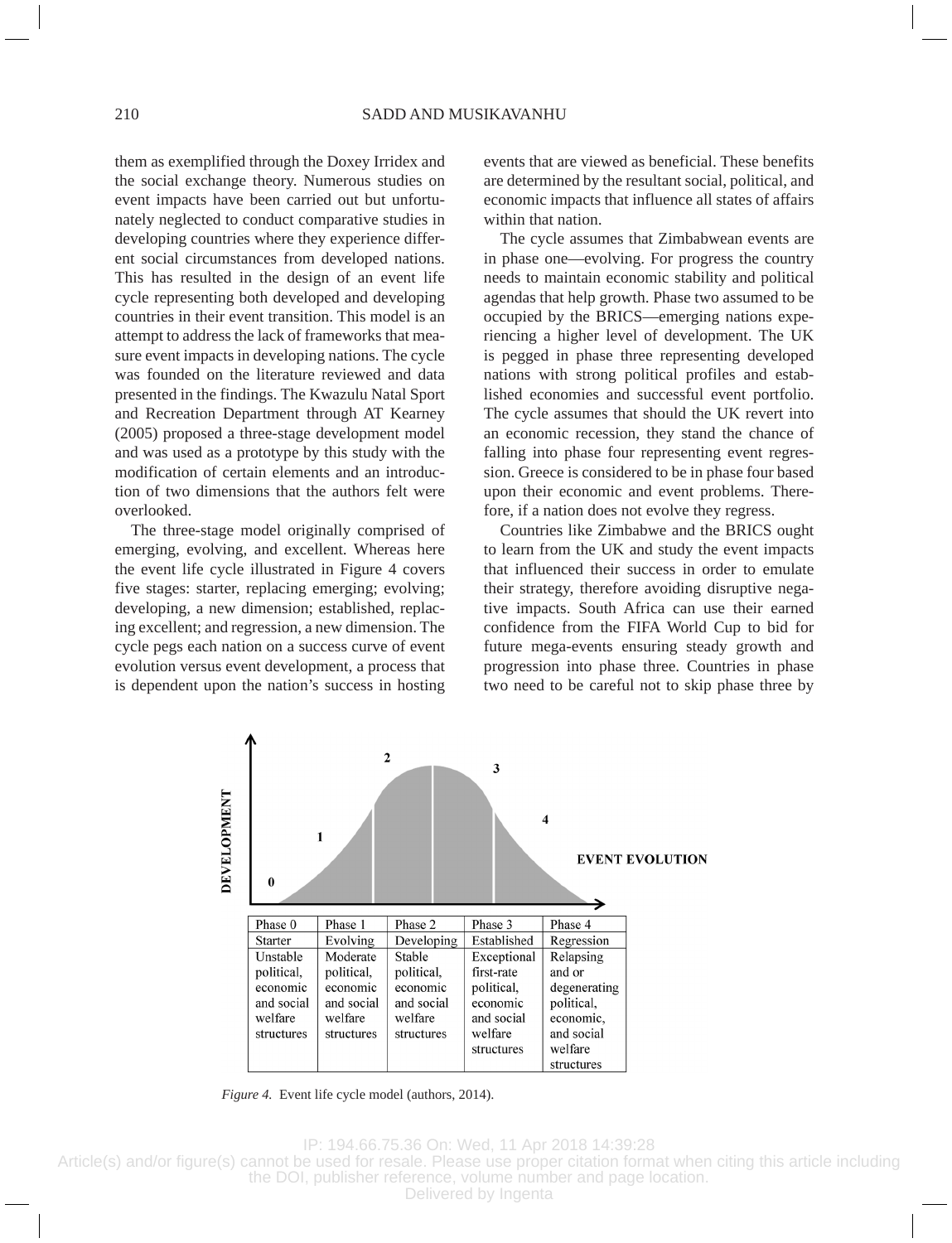going directly into phase four if they do not take heed on how to avoid "white elephants," economic debt, social disparities. For instance, based on Brazil's current event reputation they could skip phase three and go straight to phase four.

### References

- Abebe, N., Bolton, M. T., Pavelka, M., & Pierstorff, M. (2013). *Bidding for development: How the Olympic Bid process can accelerate transportation development.* New York, NY: Springer Science and Business Media.
- Ap, J. (1992). Residents' perception on tourism impacts. *Annals of Travel Research, 19*(4), 665–690.
- AT Kearney. (2005). *Building a legacy: Sports mega events should last a lifetime.* Retrieved from [www.kzndsr.gov.](http://www.kzndsr.gov.za/Portals/0/GIS/BuildingaLegacy[1].pdf) [za/Portals/0/GIS/BuildingaLegacy\[1\].pdf](http://www.kzndsr.gov.za/Portals/0/GIS/BuildingaLegacy[1].pdf)
- Beaumont, M., & Fraser, G. (2014). *South Africa considers bid to host 2022 Commonwealth Games.* Retrieved from [www.bbc.co.uk/sport/commonwealth-games/26117095](http://www.bbc.co.uk/sport/commonwealth-games/26117095)
- Bond, D. (2013). *London 2012: UK public says £9bn Olympics worth it.* Retrieved from [www.bbc.com/sport/](http://www.bbc.com/sport/) olympics/23434844
- Bowdin, G., Allen, J., O'Toole, W., Harris, R., & McDonnell, I. (2012). *Events management* (3rd ed.). Oxford, UK: Butterworth-Heinemann.
- Brunet, F. (2005). *The economic impact of the Barcelona Olympic Games, 1986–2004: Barcelona: The legacy of the games. 1992–2002.* Barcelona, Spain: Centre d'Estudis Olimpics UAB.
- Corbin, J., & Strauss, A. (2008). *Basics of qualitative research: Techniques and procedures for developing grounded theory.* Thousand Oaks, CA: Sage Publications Inc.
- Cornelissen, S. (2004). Sport mega-events in Africa: Processes, impacts and prospects. *Tourism and Hospitality Planning and Development, 1*(1), 39–55.
- Cornelissen, S., & Swart, K. (2006). The 2010 football world cup as a political construct: The challenge of making good on an African promise. *Sociological Review, 54*, *108–123.*
- Cutcliffe, J. R., & McKenna, H. P. (1999). Establishing the credibility of qualitative research findings: The plot thickens. *Journal of Advanced Nursing, 30*, 374–380.
- Davies, C. (2011). *Royal wedding: A stylish marriage for William and Kate.* Retrieved from [https://www.theguard](http://www.theguard) ian.com/uk/2011/apr/29/royal-wedding-william-katemarriage
- Doxey, G. V. (1975). A causation theory of visitor-resident irritants: Methodology and research inferences. In *Travel and Tourism Research Associations Sixth Annual Conference Proceedings* (pp. 195–98), San Diego, CA.
- Festival Organizers. (2014). *Your events help economic recovery.* Retrieved from [www.festivalorganisers.org/](http://www.festivalorganisers.org/) news/your-events-help-economic-recovery
- Flanders, S. (2013). *London 2012 Olympics have boosted UK economy by £9.9bn.* Retrieved from [http://www.bbc.](http://www.bbc) com/news/uk-23370270
- Foley, M., McGillivray, D., & McPherson, G. (2012). Policy pragmatism: Qatar and the global events circuit. *International Journal of Event and Festival Management, 3*(1), 101–115.
- Gratton, C., & Preuss, H. (2008) Maximising Olympic impacts by building up legacies. *The International Journal of the History of Sport, 25*(14), 1922–1938.
- Gibson, C., & Connell, J. (2011). *Festival places: Revitalizing rural Australia.* Bristol, UK: Channel View.
- Hamil, S., Hassan, D., & Lusted, J. (2013). *Managing sport: Social and cultural perspectives.* Oxon, UK: Routledge.
- Hardcastle, D. A. (2011). *Community practice: Theories and skills for social workers*. Oxford, UK: Oxford University Press.
- Hede, A. (2008). *Examining the relationship between event owners and host destinations.* Retrieved from http:// [www.academia.edu/1587134/EXAMINING\\_THE\\_](http://www.academia.edu/1587134/EXAMINING_THE_) RELATIONSHIP\_BETWEEN\_EVENT\_OWNERS\_ AND\_HOST\_DESTINATIONS
- Hetherington, P. (2012). *What the London Olympics could learn from the Manchester Games.* Retrieved from https:// [www.theguardian.com/society/2012/jul/24/london](http://www.theguardian.com/society/2012/jul/24/london-)olympics-learn-manchester-games
- HM Government. (2013). *Inspired by 2012: The legacy from the London 2012 Olympic and Paralympic Games. A joint UK Government and Mayor of London report.* Retrieved from [https://www.gov.uk/government/uploads/system/](http://www.gov.uk/government/uploads/system/uploads/attachment_data/file/224148/2901179_OlympicLegacy_acc.pdf) [uploads/attachment\\_data/file/224148/2901179\\_Olympic](http://www.gov.uk/government/uploads/system/uploads/attachment_data/file/224148/2901179_OlympicLegacy_acc.pdf) [Legacy\\_acc.pdf](http://www.gov.uk/government/uploads/system/uploads/attachment_data/file/224148/2901179_OlympicLegacy_acc.pdf)
- Hochstetler, K. (2012). *Brazil as an emerging environmental donor.* Retrieved from [https://www.cigionline.org/sites/](http://www.cigionline.org/sites/default/files/no21_0.pdf) [default/files/no21\\_0.pdf](http://www.cigionline.org/sites/default/files/no21_0.pdf)
- Horne, J. (2010). *Building BRICs by building stadiums: Preliminary reflections on recent and future sports megaevents in four emerging economies.* Retrieved from [www.eldis.org/document/A68279](http://www.eldis.org/document/A68279)
- Hsieh, H. F., & Shannon, S. E. (2005). Three approaches to qualitative content analysis. *Qualitative Health Research, 15*(9), 1277–1288.
- Jackson, L. (2008). Residents' perceptions of the impacts of special event tourism. *Journal of place management and development, 1*(3), 240–255. Retrieved from https:// [www.deepdyve.com/lp/emerald-publishing/residents](http://www.deepdyve.com/lp/emerald-publishing/residents-)perceptions-of-the-impacts-of-special-event-tourism-KkmaGxhf34
- Jago, L., & Dwyer, L. (2006). *Economic evaluation of special events: A practitioner's guide* (1st ed.). Altona, Victoria: Common Ground Publishing Pty Ltd.
- Jago, L., Dwyer, L., Lipman, G., van Lill, D., & Vorser, S. (2010). Optimising the potential of mega-events: An overview. *International Journal of Event and Festival Management, 1*(3), 220–237.
- Joy, O. (2013). *Building on "BRICS": The next emerging economies*. Retrieved from [http://edition.cnn.com/2013/](http://edition.cnn.com/2013/03/27/business/brics-civets-emerging-markets/index.html) [03/27/business/brics-civets-emerging-markets/index.html](http://edition.cnn.com/2013/03/27/business/brics-civets-emerging-markets/index.html)
- Jurowski, C., & Gursoy, D. (2004). Distance effects on residents' attitudes toward tourism. *Annals of Tourism Research, 31*(2), 296–312.

IP: 194.66.75.36 On: Wed, 11 Apr 2018 14:39:28

Article(s) and/or figure(s) cannot be used for resale. Please use proper citation format when citing this article including the DOI, publisher reference, volume number and page location.